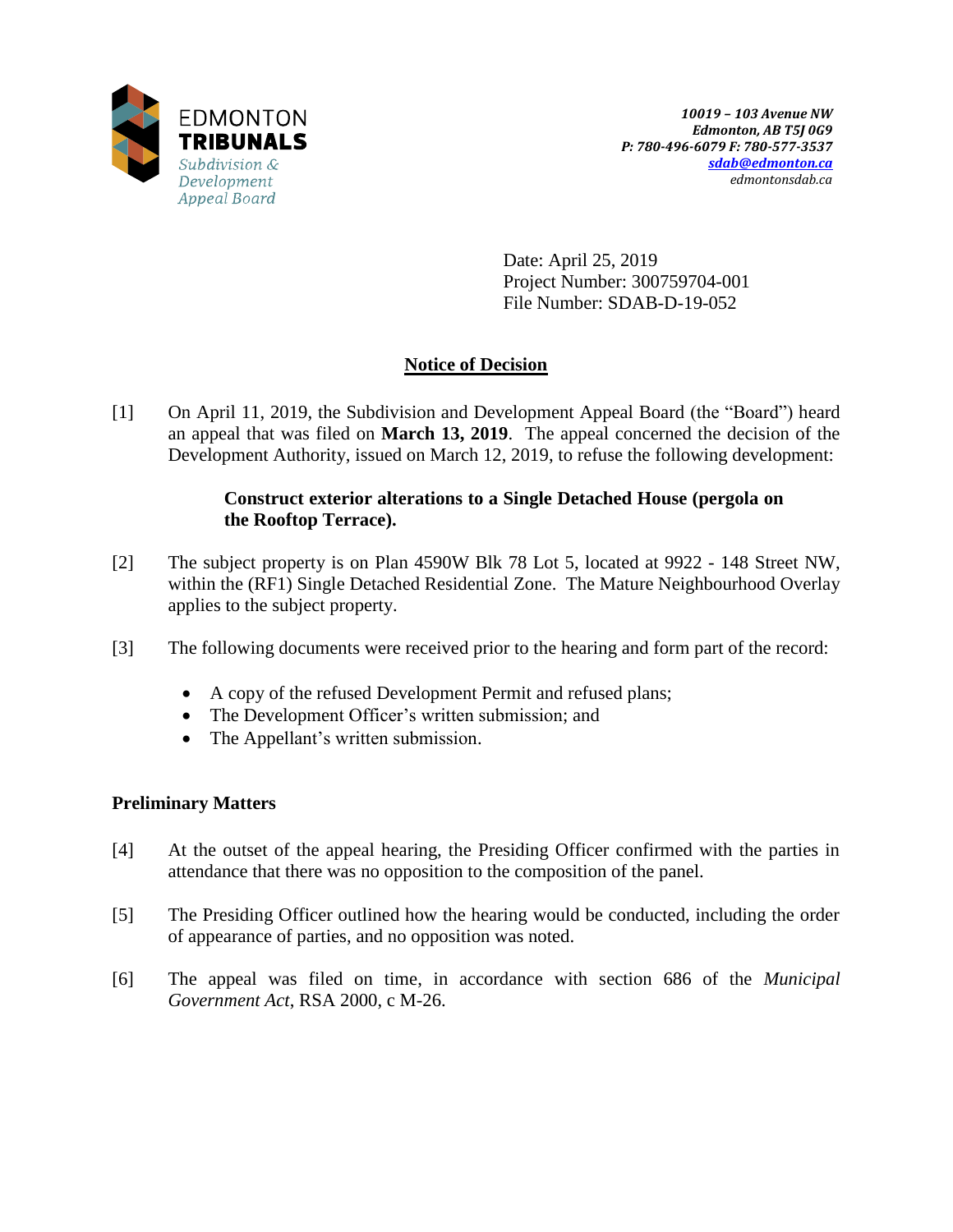### **Summary of Hearing**

- *i) Position of the Appellant, Mr. P. Whincup, representing Habitat Studio*
- [7] Mr. Whincup read from his written submission.
- [8] The homeowners would like to add a pergola on the rooftop patio for privacy and shade from the south and west. Privacy screening of five feet, seven inches, is permitted on a rooftop patio.
- [9] The pergola will not be taller than the existing rooftop access.
- [10] One neighbour submitted a letter in support and no letters were received in opposition to the proposed pergola.
- [11] The pergola will be an unenclosed structure that is open to the elements, air, and light. The pergola will not create an enclosed living space and will not create additional shading on adjacent properties.
- [12] The pergola is located on the rear of the house and will only be seen from the rear lane.
- [13] The rooftop pergola will not cause any hardship to any of the neighbouring property owners.
- [14] The pergola will be more aesthetically pleasing than stand-alone furniture such as umbrellas and lattice.
- [15] Mr. Whincup provided the following information in response to questions by the Board:
	- a. The pergola was always part of the house plan but applied for separately.
	- b. He did not speak to neighbouring property owners regarding the proposed development.
	- c. The pergola will be placed on a curb and not the actual roof. The rooftop is finished with composite material.
	- d. The pergola will have a metal frame with open slat wood sides.
	- e. The houses in the area are one and a half storeys and bungalows.
	- f. The original development permit was for the pergola to be located on the south side of the property. After the house was built, the property owners wanted the pergola to be located on the west side of the rooftop and new drawings were submitted to the City.
	- g. There will be a three-foot high railing and privacy screen around the pergola.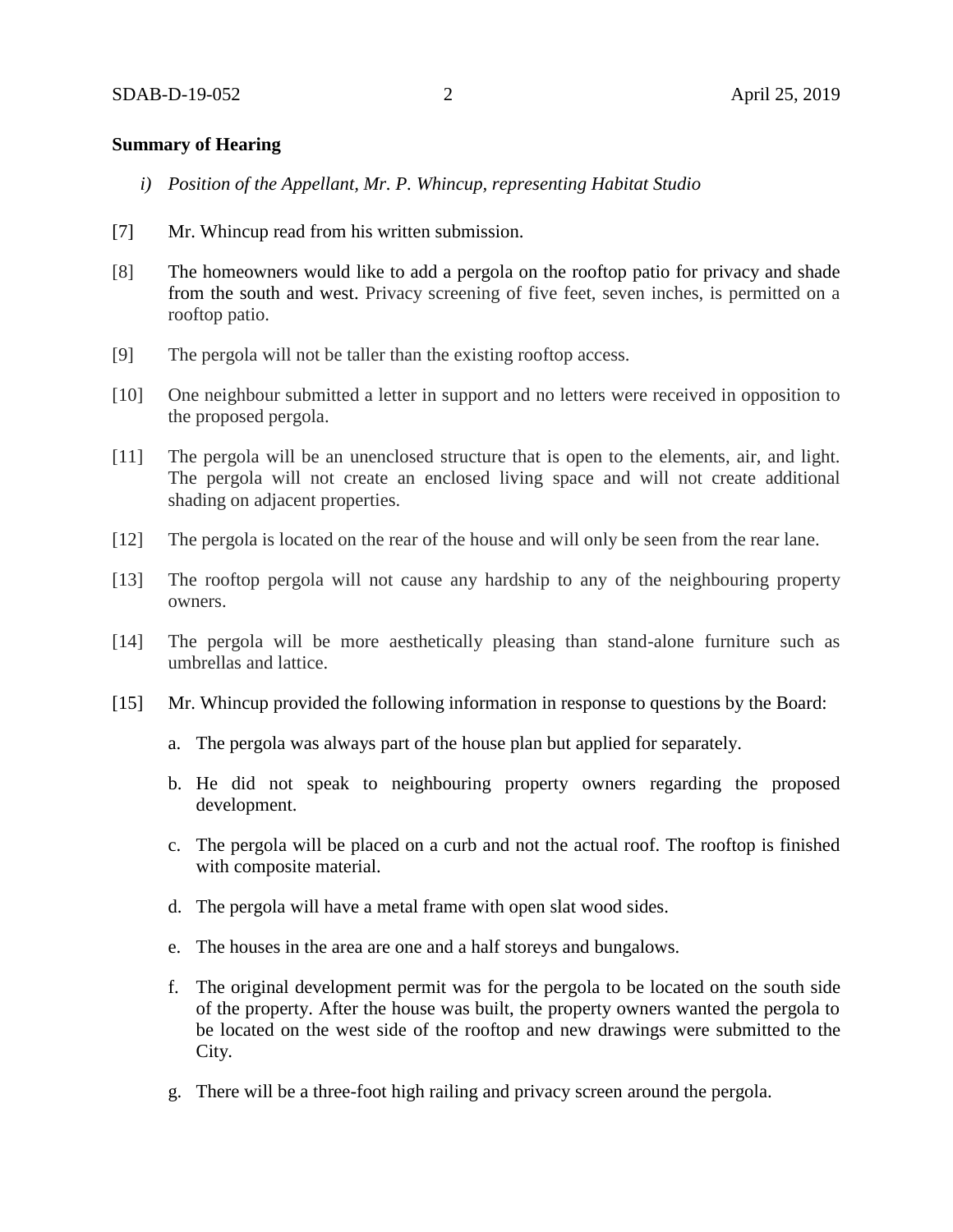- *ii) Position of the Development Officer, Ms. E. Hong*
- [16] The Development Authority did not appear at the hearing and the Board relied on Ms. Hong's written submission.

### **Decision**

- [17] The appeal is **ALLOWED** and the decision of the Development Authority is **REVOKED**. The development is **GRANTED** as applied for to the Development Authority, subject to the following **CONDITIONS**:
	- 1. Immediately upon completion of the exterior alterations, the site shall be cleared of all debris.
	- 2. As far as reasonably practicable, the design and use of exterior finishing materials used shall be similar to, or better than, the standard of surrounding development (Reference Section 57.3(1) of the *Edmonton Zoning Bylaw*).
- [18] In granting the development the following variance to the *Edmonton Zoning Bylaw* is allowed:
	- 1. The maximum allowable Height of 8.9 metres as per section 814.3(5) is varied to allow an excess of 1.7 metres, thereby increasing the maximum allowed to 10.6 metres.

### **Reasons for Decision**

- [19] The proposed development, exterior alterations to a Single Detached House (pergola on the Rooftop Terrace), is a Permitted Use in the (RF1) Single Detached Residential Zone.
- [20] Based on the evidence submitted, a three-foot high (0.91 metres) privacy screen will be installed on the rooftop to ensure privacy of the Appellant and the adjacent neighbours.
- [21] Based on the evidence submitted, the pergola will not be fully enclosed and will be the same Height as the enclosed rooftop access structure.
- [22] The proposed development complies with all other regulations of the *Edmonton Zoning Bylaw*, specifically the Rooftop Terrace Stepback requirements pursuant to section 61.
- [23] There were no letters received in opposition to the proposed development and no one appeared in opposition at the hearing.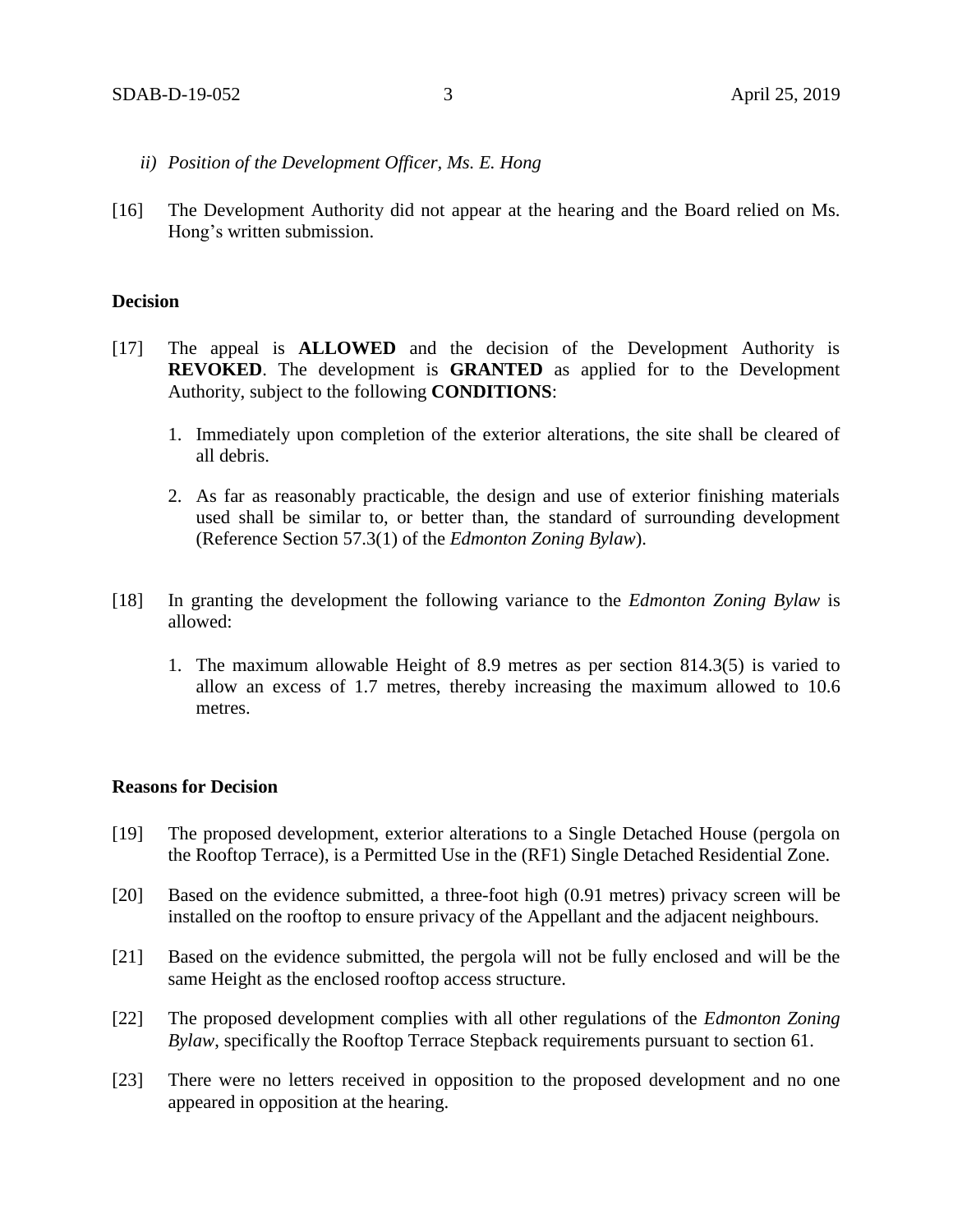[24] Based on the above, it is the opinion of the Board that the proposed development will not unduly interfere with the amenities of the neighbourhood, nor materially interfere with or affect the use, enjoyment or value of neighbouring parcels of land.

RSL

Mr. B. Gibson, Presiding Officer Subdivision and Development Appeal Board

Board Members in Attendance: Ms. G. Harris; Mr. A. Bolstad; Ms. E. Solez; Mr. D. Fleming

CC: City of Edmonton, Development & Zoning Services, Attn: Ms. E. Hong / Mr. A. Wen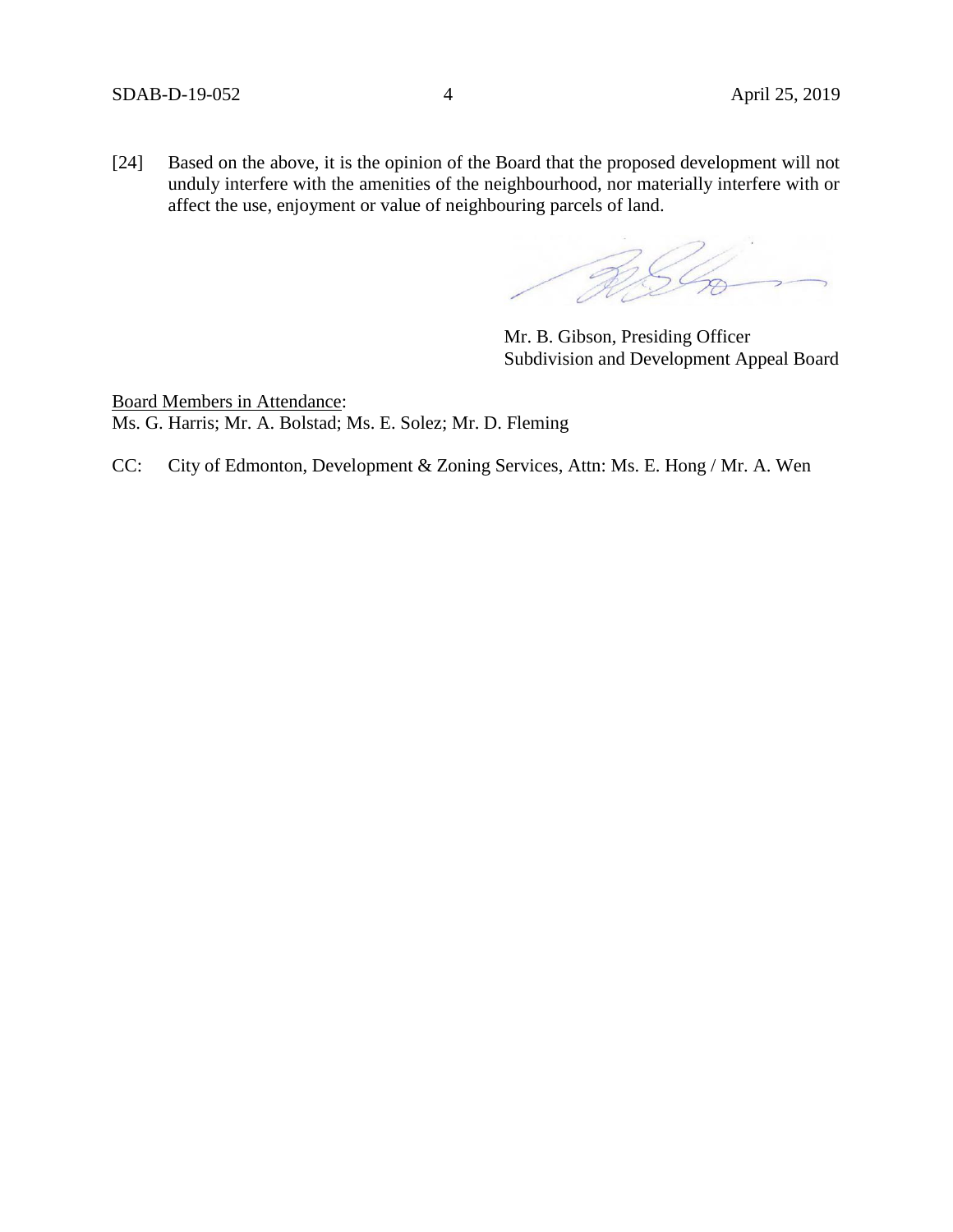### **Important Information for the Applicant/Appellant**

- 1. This is not a Building Permit. A Building Permit must be obtained separately from Development & Zoning Services, located on the 2nd Floor, Edmonton Tower, 10111 – 104 Avenue NW, Edmonton, AB T5J 0J4.
- 2. Obtaining a Development Permit does not relieve you from complying with:
	- a) the requirements of the *Edmonton Zoning Bylaw*, insofar as those requirements have not been relaxed or varied by a decision of the Subdivision and Development Appeal Board,
	- b) the requirements of the *Alberta Safety Codes Act*,
	- c) the *Alberta Regulation 204/207 – Safety Codes Act – Permit Regulation*,
	- d) the requirements of any other appropriate federal, provincial or municipal legislation,
	- e) the conditions of any caveat, covenant, easement or other instrument affecting a building or land.
- 3. When an application for a Development Permit has been approved by the Subdivision and Development Appeal Board, it shall not be valid unless and until any conditions of approval, save those of a continuing nature, have been fulfilled.
- 4. A Development Permit will expire in accordance to the provisions of section 22 of the *Edmonton Zoning Bylaw, Bylaw 12800*, as amended.
- 5. This decision may be appealed to the Alberta Court of Appeal on a question of law or jurisdiction under section 688 of the *Municipal Government Act*, RSA 2000, c M-26. If the Subdivision and Development Appeal Board is served with notice of an application for leave to appeal its decision, such notice shall operate to suspend the Development Permit.
- 6. When a decision on a Development Permit application has been rendered by the Subdivision and Development Appeal Board, the enforcement of that decision is carried out by Development & Zoning Services, located on the 2nd Floor, Edmonton Tower, 10111 – 104 Avenue NW, Edmonton, AB T5J 0J4.

*NOTE: The City of Edmonton does not conduct independent environmental checks of land within the City. If you are concerned about the stability of this property for any purpose, you should conduct your own tests and reviews. The City of Edmonton, when issuing a development permit, makes no representations and offers no warranties as to the suitability of the property for any purpose or as to the presence or absence of any environmental contaminants on the property.*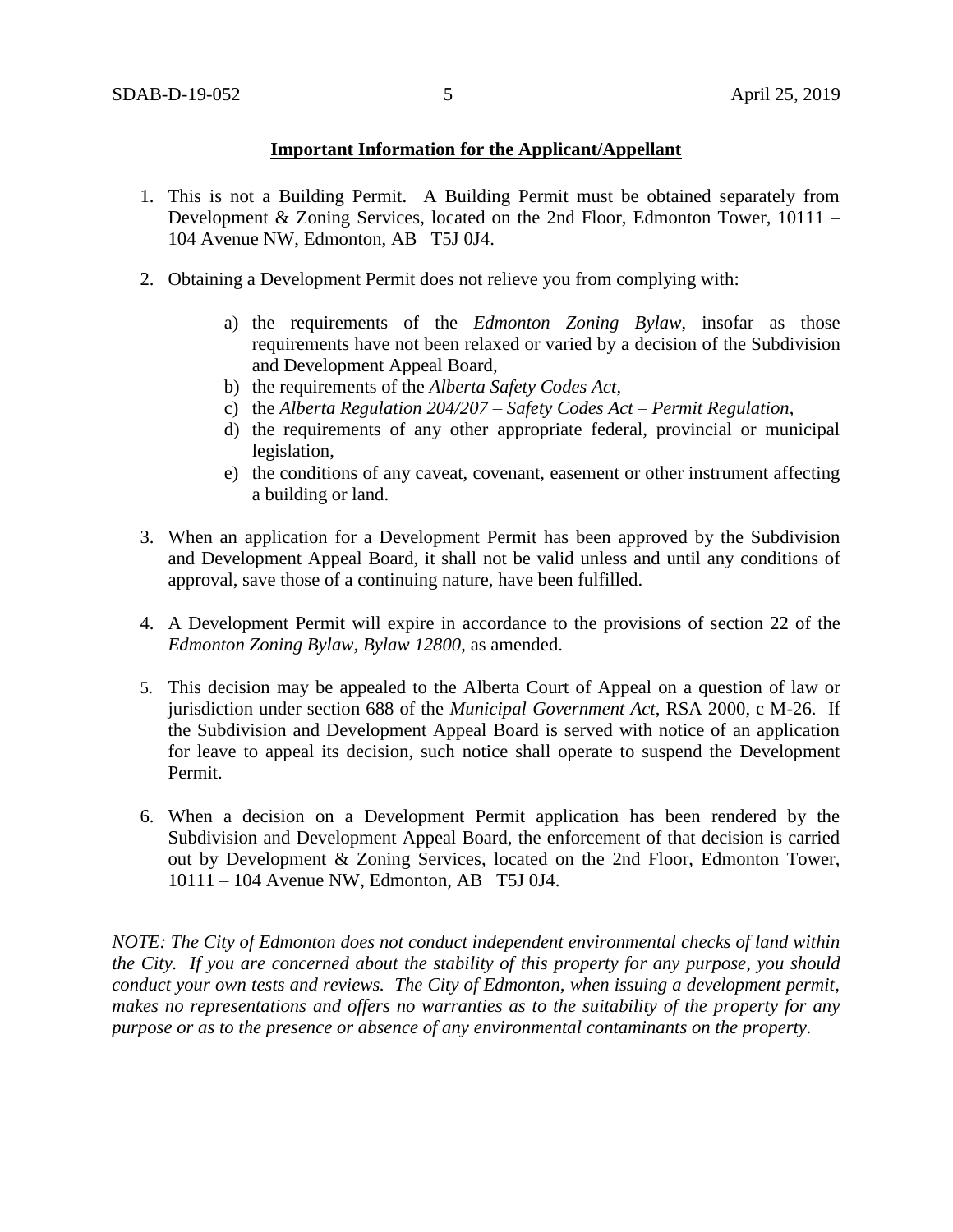

Date: April 25, 2019 Project Number: 243625660-004 File Number: SDAB-D-19-039

# **Notice of Decision**

[1] On April 11, 2019 the Subdivision and Development Appeal Board (the "Board") heard an appeal that was filed on February 26, 2019. The appeal concerned the decision of the Development Authority, issued on February 6, 2019, to refuse the following development:

## **Construct an extension to an existing Uncovered Deck (new size: 4.22 metres by 8.57 metres), existing without permits.**

- [2] The subject property is on Plan 1620693 Blk 7 Lot 7, located at 1746 Tanager Close NW, within the (RSL) Residential Small Lot Zone. The North Saskatchewan River Valley and Ravine System Protection Overlay, the Big Lake Area Structure Plan, and the Starling Neighbourhood Structure Plan apply to the subject property.
- [3] The following documents were received prior to the hearing and form part of the record:
	- A copy of the Development Permit application with attachments, proposed plans, and the refused Development Permit; and
	- The Development Officer's written submissions including a response from Integrated Infrastructure Services.
- [4] The following exhibits were presented during the hearing and form part of the record:
	- Exhibit  $A$  Photographs submitted by the Appellant.
	- Exhibit  $B Map$  of the subject Site and neighbourhood, submitted by the Appellant.
	- Exhibit  $C$  Restrictive Covenant, submitted by the Appellant.
	- Exhibit  $D$  Aerial Map showing Area F, submitted by the Appellant.
	- Exhibit  $E -$  Site Plan showing Area F, submitted by the Appellant.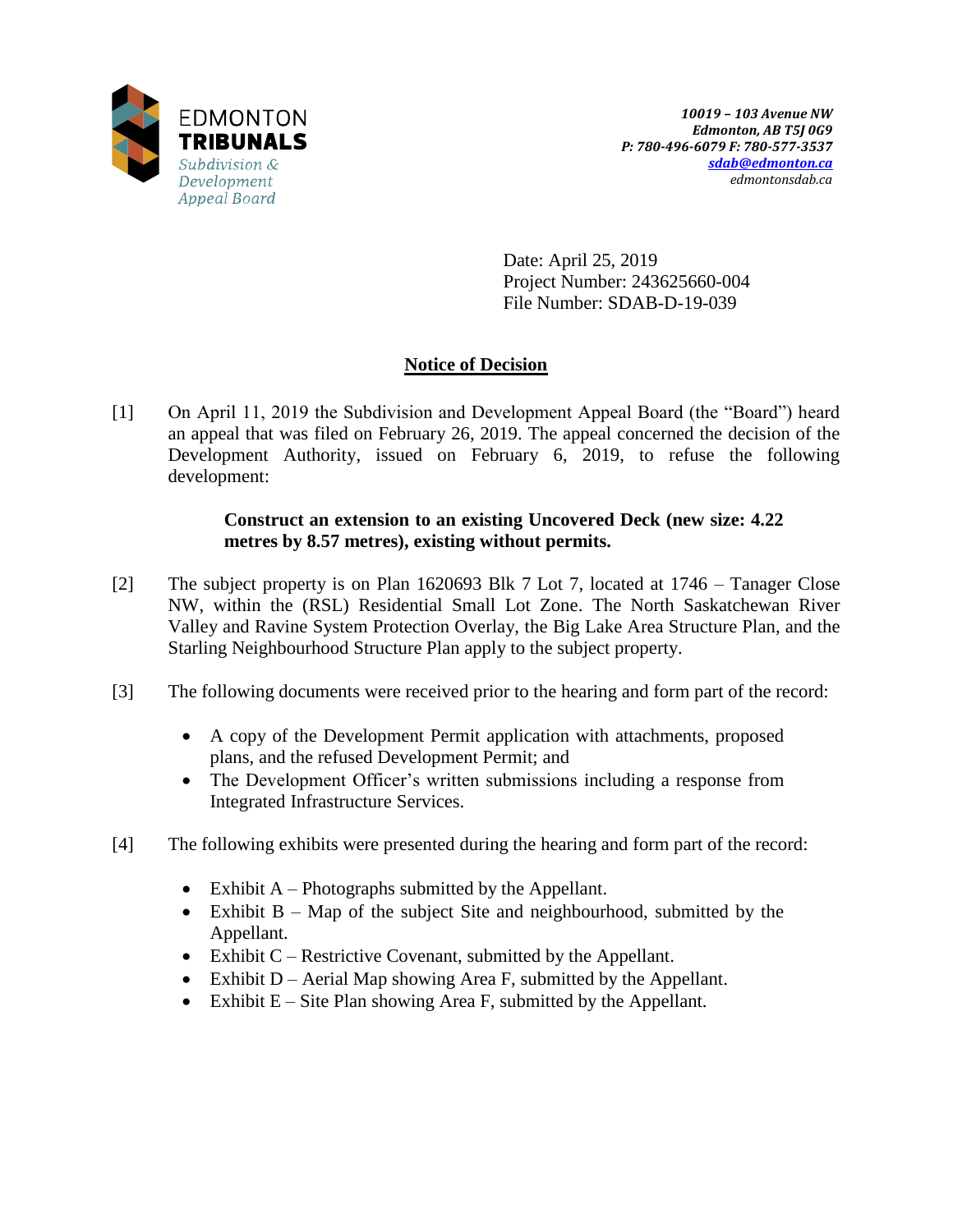#### **Preliminary Matters**

- [5] At the outset of the appeal hearing, the Presiding Officer confirmed with the parties in attendance that there was no opposition to the composition of the panel.
- [6] The Presiding Officer outlined how the hearing would be conducted, including the order of appearance of parties, and no opposition was noted.
- [7] The appeal was filed on time, in accordance with section 686 of the *Municipal Government Act*, RSA 2000, c M-26 (the "*Municipal Government Act*").

#### **Summary of Hearing**

- *i) Position of the Appellant, Mr.B. Romanesky*
- [8] Mr. Romanesky specializes in Urban Planning and provided the Board with an overview of the area.
- [9] He provided the Board with photographs showing the rear and side of the house, the existing deck, the columns that support the deck and the area of the walkout basement (*Exhibit A*).
- [10] The walkout is finished with a concrete pad. There are three columns that sit on the concrete pad and support the deck.
- [11] The Engineering Report prepared by Hoggan Engineering & Testing (1980) Ltd. outlines that there is no foundation below the columns that support the deck.
- [12] The elevation drawings reviewed by the Development Officer show the cantilevered area from the post.
- [13] He referred to the site plan showing that the rear yard is irregularly shaped and backs on to the Storm Water Management Facility to the north.
- [14] The first reason for refusal by the Development Officer was that the rear deck falls under the North Saskatchewan River Valley and Ravine System Protection Overlay. In his opinion, that is a statement and not a reason for refusal.
- [15] The second reason for refusal is that the proposed development was refused due to a memorandum from Integrated Infrastructure Services advising that the development does not comply with the Overlay.
- [16] Mr. Romanesky provided the Board with a map of the area showing the subject site and the ravine. The entire parcel and all of the adjacent lots are within the Overlay (*Exhibit B*).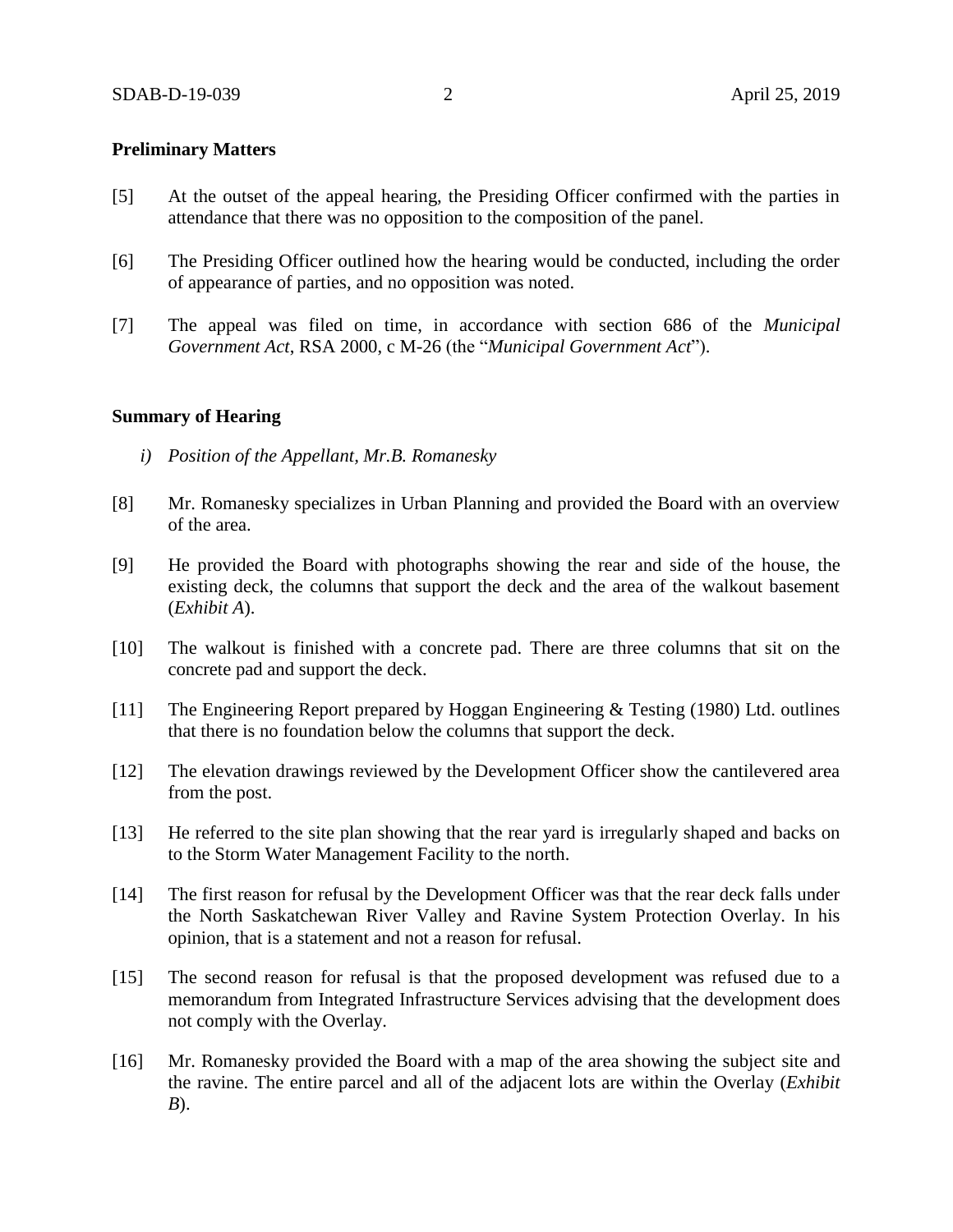- [17] The Geotechnical review identified which part of the Overlay that needs to be protected and which did not need to be protected. The Geotechnical Memorandum dated May 2, 2018 is what the Development Officer based the decision on.
- [18] The Geotechnical Memorandum does not reference section 811.3(8) or the Overlay. The Top of Bank Restrictive Covenant (*Exhibit C*) registered on the title established an area to be considered on the setback where you cannot have structures or buildings identified in "Area F".
- [19] The property location falls within the area for which top of bank land use restrictions have been imposed, including restrictions on water feature construction and installation. Based on the information provided, it appears this proposed deck is not in compliance with the requirements of the restrictive covenant. In particular, the survey plan showed the proposed deck and foundations inappropriately encroaching within the development setback area identified as Area F.
- [20] To address this concern and facilitate the approval of this development, the following revisions could have been considered:
	- a. Consideration could be given to modifying the proposed deck to a cantilevered structure with the foundations located outside of the development setback area.
	- b. The proposed deck could also be modified (reduced in size or relocated) such that there is no encroachment within Area F as required.
- [21] However, the report by Hoggan Engineering provided a slope analysis to have the subdivision approved.
- [22] He referenced 5.5.4 of the Restrictive Covenant that reads, "There shall be no Development within Area F Plan 152…."
- [23] He referred to point 1.c that states:

"Development" means the carrying out of any construction, excavation, or the regrading of the Servient Lands as well as any changes or alterations to any existing improvements on or in the Servient Lands. Development does not include perimeter fences, nor paved patios or wooden decks constructed on the ground surface. Any other structure that requires permanent foundations to be placed below the ground surface will be considered Development.

- [24] Point 5 of the Restrictive Covenant states that the following restrictions shall apply to the **Servient Lands**:
	- 5.1 No **Swimming Pool** shall be constructed or installed.
	- 5.2 No permanent sprinkler or irrigation systems shall be constructed or installed.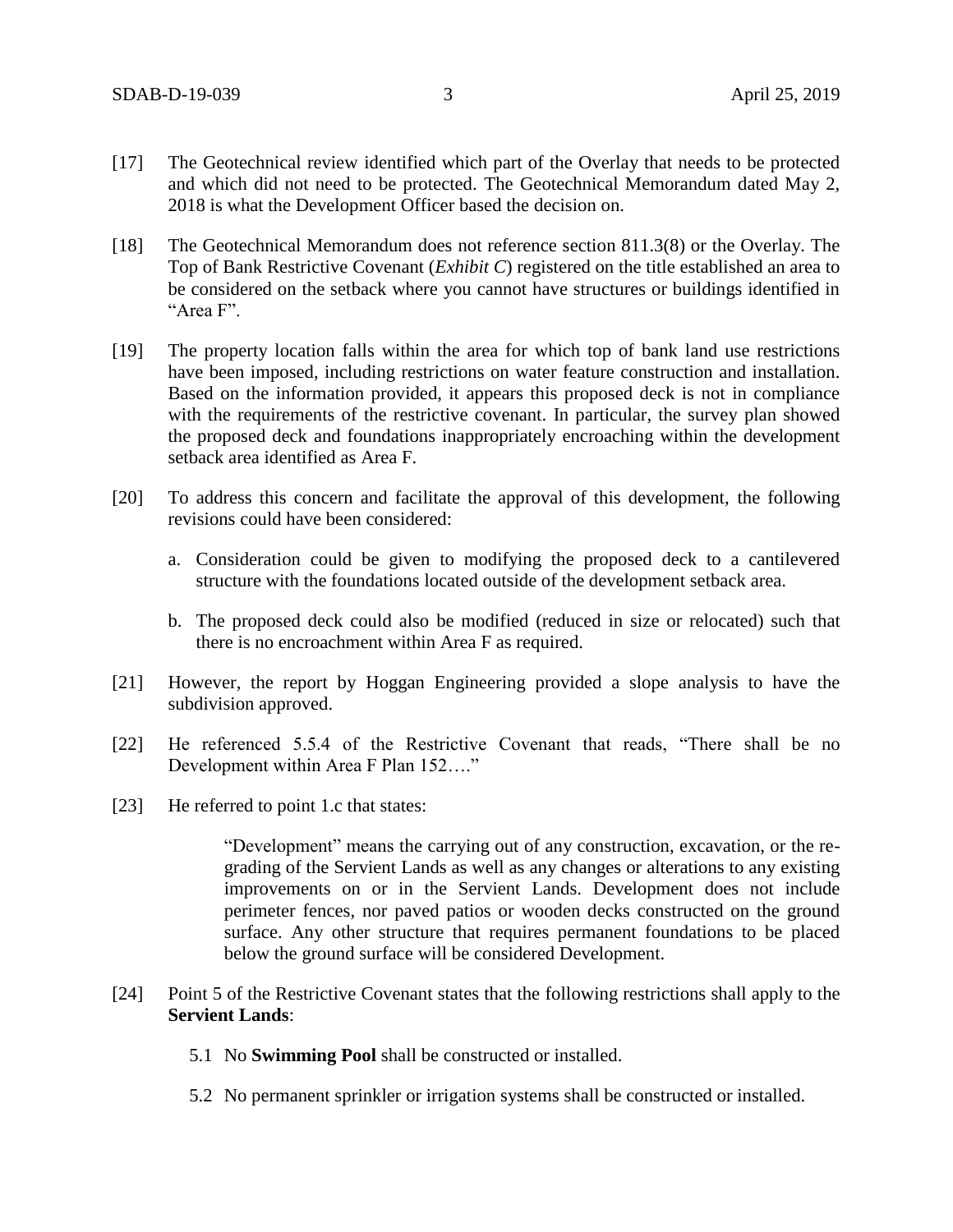- 5.3 Roof leaders, downspouts and sump pump discharge spouts shall not be allowed to discharge onto the ground. They shall be connected to the storm sewer system.
- 5.4 …
- 5.5 Grading of the site and temporary construction excavations shall not allow for any ponding of water or the focused discharge of water toward the ravine slopes. Surface runoff shall be directed away from the slopes and into the storm drainage system where possible.
- [25] A foundation is not to be allowed in Area F.
- [26] The Restrictive Covenant was created based on the Hoggan Engineering report as part of the stability analysis for the subdivision.
- [27] He referred to the map showing the subject property, the property line, and the limit of Area F, which is approximately 6.0 metres from the property line. There is no setback from the property to the environmental reserve. He stated that structures are not allowed within the 6.0 metre setback (*Exhibit D*).
- [28] He requested a copy of Area F from the Development Officer and was told that they did not have a copy and they needed to contact the Engineering Company.
- [29] He provided the Board with a site plan and elevation drawing of the proposed development showing the 6.0 metre setback of Area F (*Exhibit E*). He stated that the corner of deck slightly touches the corner of Area F. There is an encroachment of 7.43 square inches on the top of the guardrail onto Area F. The foundation of the deck does not go into the ground and is far away from Area F.
- [30] It was suggested by Engineering Services that they should cantilever the deck at the Area F line as opposed to a foundation, which is what they did.
- [31] That corner is cantilevered from the post of the foundation of the deck and is 2.0 metres high, which can be walked under.
- [32] In his opinion, the Development Officer did not look at Area F and assumed it matched the Overlay.
- [33] In his opinion, the proposed development meets the intention of the Engineering Report and that the Development Officer erred by refusing the development for being in the Overlay when Engineering did not say that was the issue.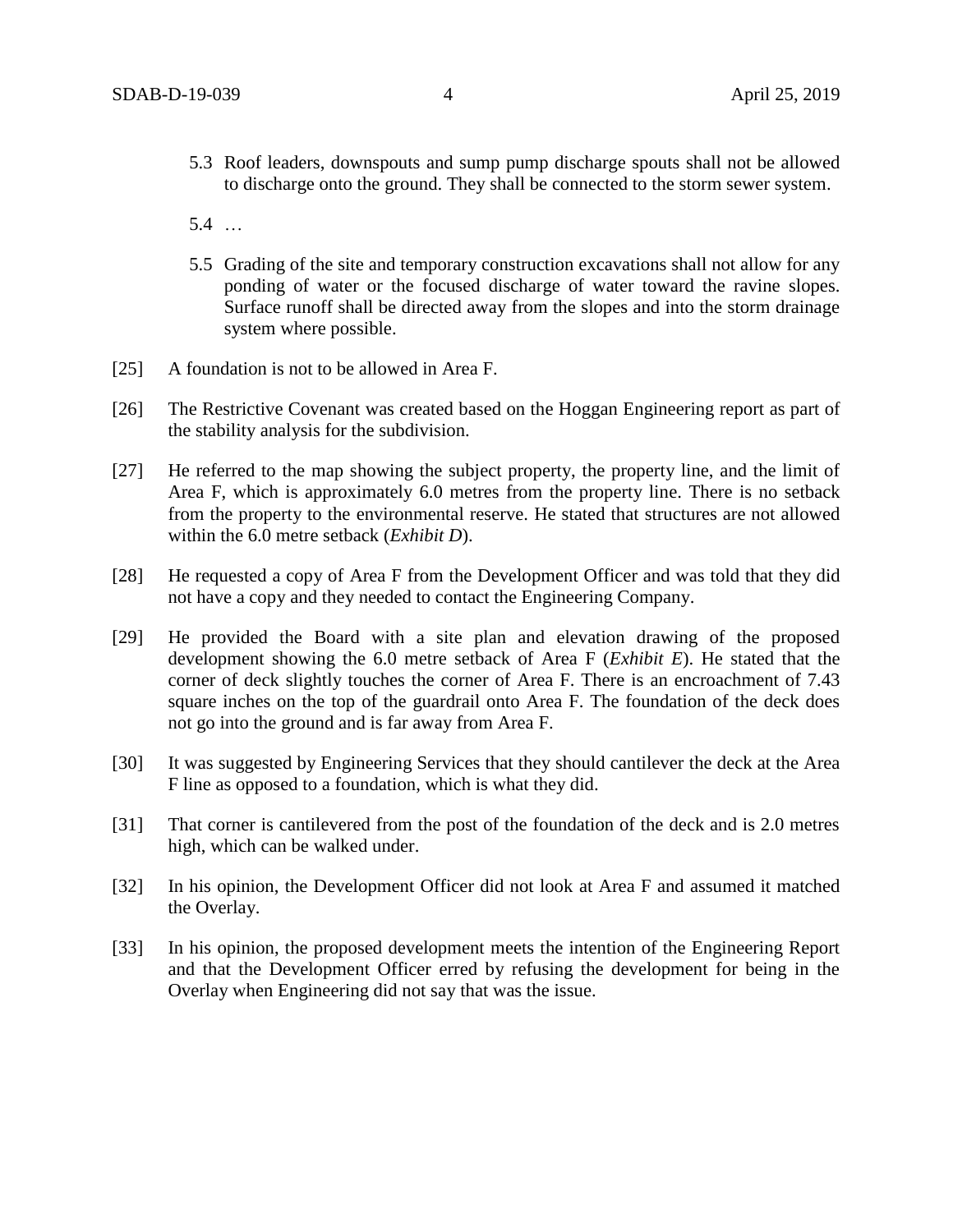- [34] They relied on the Engineering study and the Restrictive Covenant registered to allow for a subdivision and house to be approved and built.
- [35] He reiterated that there is no structure within Area F except for the guard rail that projects into the area by approximately 7.43 square inches.
- [36] In his opinion, the proposed development meets the conditions as outlined in the Development Officer's written submission.
- [37] In his opinion, the Board does not need to consider section 687.3(d) of the *Municipal Government Act* as the proposed development is completely complying with the *Edmonton Zoning Bylaw*.
- [38] If the Overlay generated a variance, it would have been dealt with at the time the house was developed.
- [39] The small portion of the existing deck that is in Area F is not an *Edmonton Zoning Bylaw*  requirement but a Restrictive Covenant issue and a civil matter.
- [40] Mr. Romanesky provided the following information in response to questions by the Board:
	- a. The existing deck was part of the original development permit but not built according to the plans.
	- b. The Restrictive Covenant was in place when the house was built or they would not have been able to subdivide and receive a development permit for the house.
	- c. He confirmed that the posts that support the deck sit on the walkout concrete pad.
	- d. The original development permit application was for a deck 10 feet by 14 feet.
	- e. In his opinion, the Overlay has been addressed through the Restrictive Covenant.
	- f. No letters were received in opposition to the existing deck.
	- *ii) Position of the Development Officer, Ms. K. Bauer*
- [41] The Development Authority did not appear at the hearing and the Board relied on Ms. Bauer's written submission.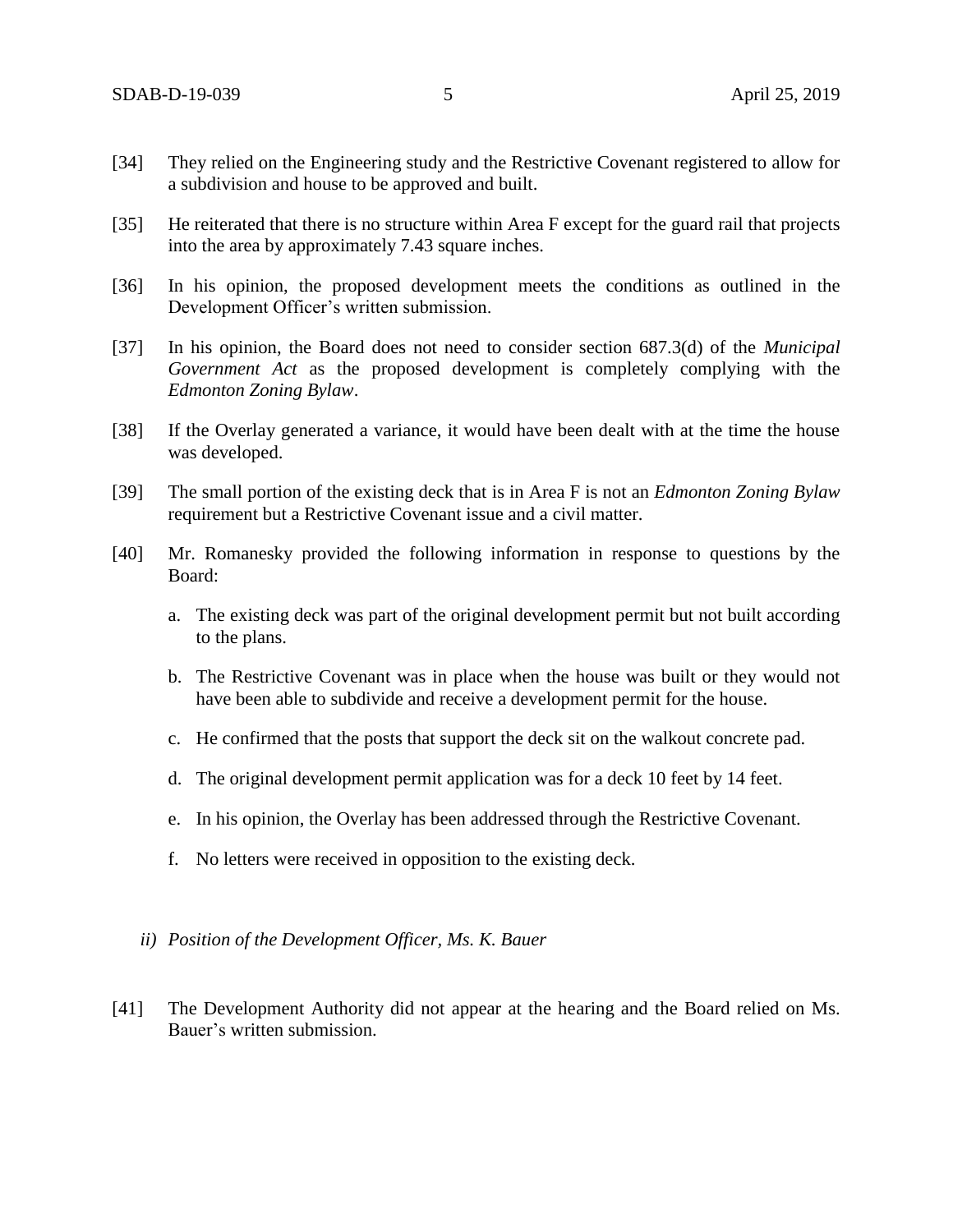### **Decision**

- [42] The appeal is **ALLOWED** and the decision of the Development Authority is **REVOKED**. The development is **GRANTED** as applied for to the Development Authority, subject to the following **CONDITIONS**:
	- **1. Obtaining a Development Permit does not relieve you from complying with the conditions of any caveat, covenant, easement or other instrument affecting a building or land.**
	- 2. Any future deck enclosure or cover requires a separate development and building permit approval.

Engineering Services Advisements:

- 1. No 'Swimming Pool' shall be constructed or installed, where 'Swimming Pool' refers to a swimming pool, ornamental pond, or other water retention structure as defined in the restrictive covenant.
- 2. No permanent sprinkler or irrigation systems shall be constructed or installed.
- 3. Roof leaders, downspouts, and sump pump discharge spouts shall not be allowed to discharge onto the ground surface. They shall be connected to the storm sewer system.
- 4. Grading of the site and temporary construction excavations shall not allow for any ponding of water or focused discharge of water toward the ravine slopes. Surface runoff shall be directed away from the slopes and into the storm drainage system where possible.
- 5. No fill materials shall be placed unless such fill is placed in accordance with the approved lot grading plan for the Servient Lands.

### **Reasons for Decision**

- [43] The proposed development, an extension to an existing uncovered deck, is a Permitted Use in the (RSL) Residential Small Lot Zone.
- [44] The existing deck falls outside the 6.0-metre Setback of the Restrictive Covenant and the Appellant identified on the Site Plan the property line to the subject deck.
- [45] The Appellant indicated that there is an encroachment of 7.43 square inches into the Restrictive Covenant from the platform structure guardrail but it is not noticeable.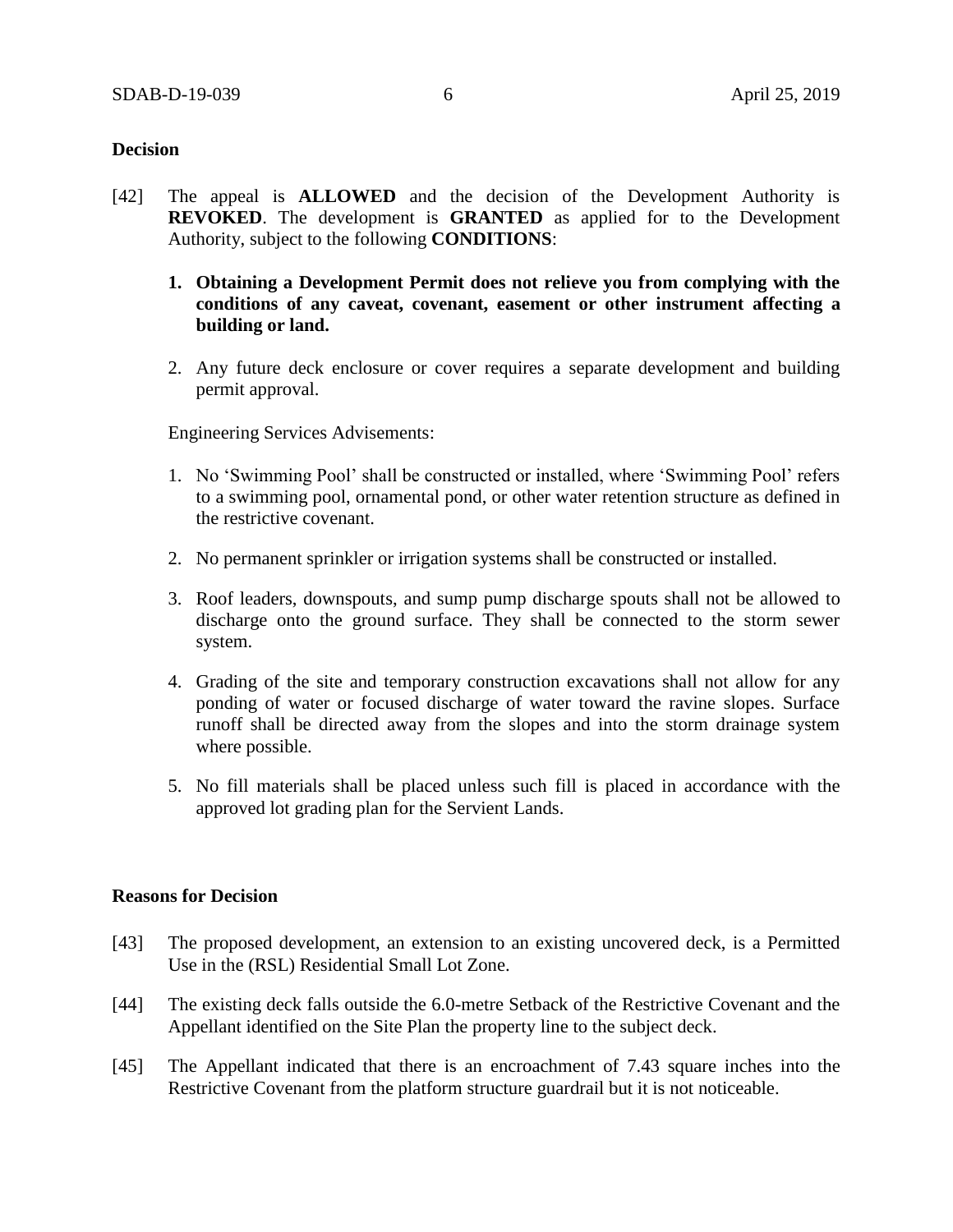- [46] The proposed development meets all of the regulations of the *Edmonton Zoning Bylaw*.
- [47] Based on the evidence submitted, the appeal is allowed and the development approved.

RSG

Mr. B. Gibson, Presiding Officer Subdivision and Development Appeal Board

Board Members in Attendance: Ms. G. Harris; Ms. E. Solez; Mr. D. Fleming; Mr. A. Bolstad

CC: City of Edmonton, Development & Zoning Services, Attn: Ms. K. Bauer / Mr. A. Wen